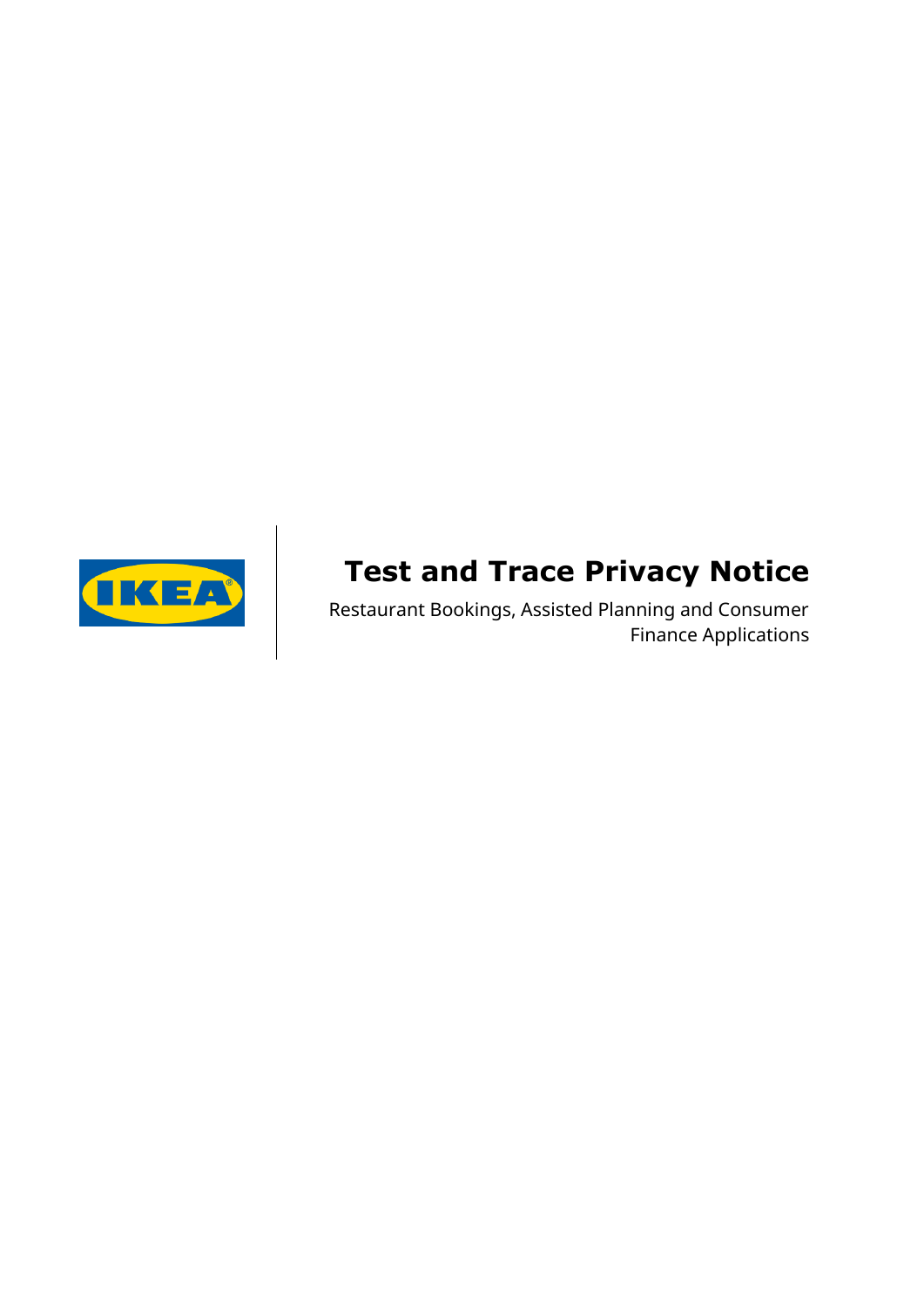

#### **Introduction**

In order to ensure the safety of all customers and IKEA co-workers when dining in our restaurant, planning their projects in our showroom and making consumer finance applications and to meet the requirements of the NHS Test and Trace Scheme in response to Covid 19, we are required to capture your full name and preferred contact number. This information is intended to be used to enable the NHS to contact you should you have been in the premises around the same time as someone who has tested positive for coronavirus. Contacting people who might have been exposed to the virus is an important step in stopping the spread.

#### **Reasons for data collection**

The purpose for which we will be collecting and processing your name and telephone number is to assist with NHS Test and Trace strategy in relation to the coronavirus pandemic. This will involve the gathering and, when necessary, the sharing of information with the NHS as the responsible body for Test and Trace.

Your data will not be used for any other purpose.

In order to assist in the containment of the virus, we will only share your data when it is requested directly by the NHS. This will only be in the unlikely event there is a cluster of coronavirus cases linked to an IKEA store. Information will be transferred securely to the NHS who will use the data to contact trace those who were in the establishment at the same time as the positive case, and will provide guidance and support to those who may be advised to self-isolate.

# **Type of data collected**

Along with the date and time of your arrival at your restaurant booking or planning meeting, we will collect the following personal data:

- your name; and
- contact telephone number

If you do not have a telephone number, you have the option to provide:

- a postal address; or
- an email address

Information about your health will not be requested or stored.

#### **Lawful basis for collecting this data**

Under data protection law, GDPR Article 6(1), we have a number of lawful bases that allow us to collect and process personal information. In this case, we have a "*legitimate interest*" that provides the lawful basis for processing your data*.*

Having a "legitimate interest" means that we can process your personal information if we have a genuine and legitimate reason and we are not harming any of your rights and interests.